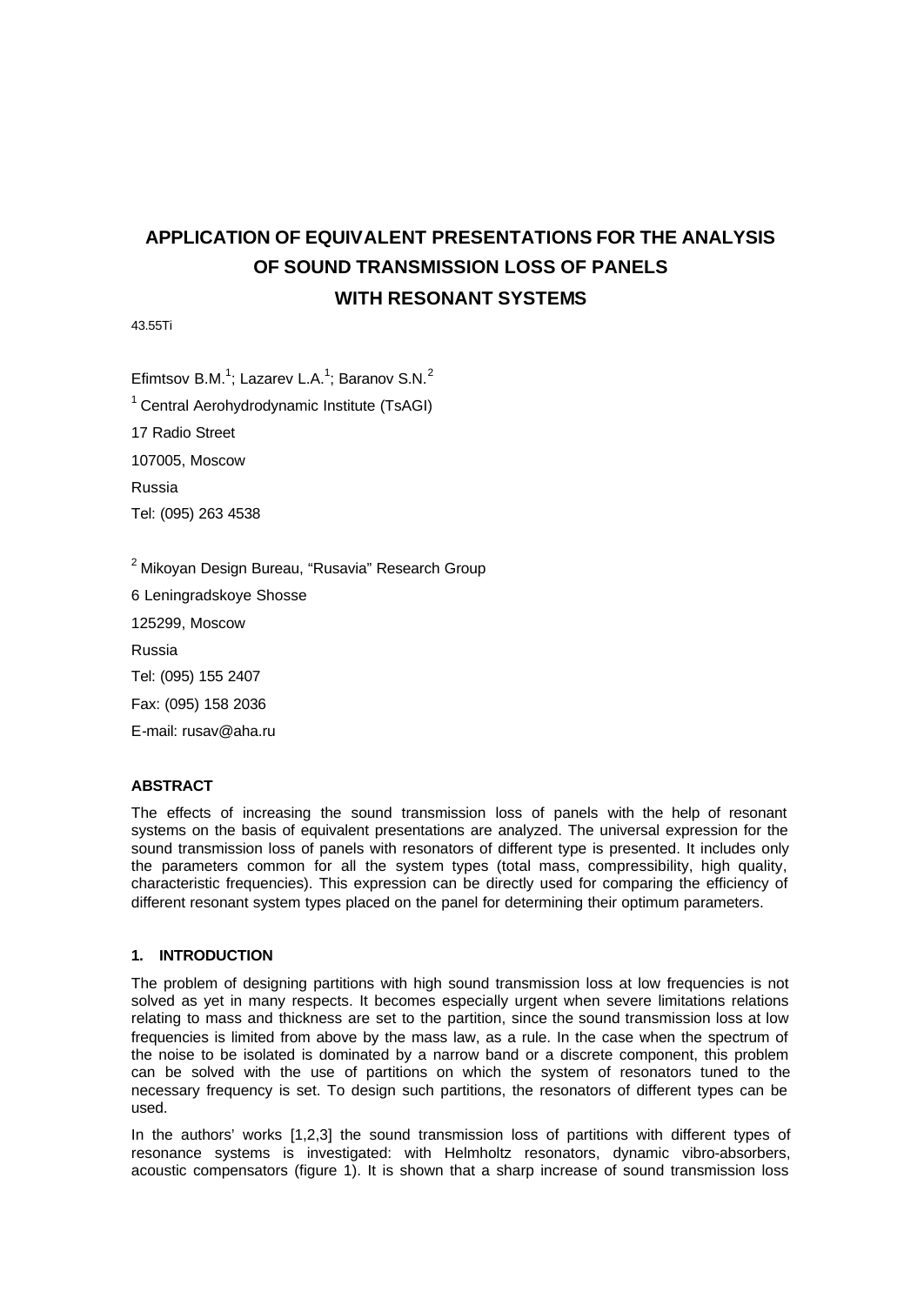with the use of these systems is determined by one of three physical phenomena: soft reflection when the input impedance of the panel sharply decreases; hard reflection when the input impedance sharply increases; compensation when the input impedance takes almost pure imaginary value. According to this, any resonance system used for increasing the sound transmission loss can be referred to one of three types: soft reflectors (SR), hard reflectors (HR), acoustic compensators (AC).

In the works indicated the principal attention was paid to resonance systems set on the one side of a solid panel. Such systems will be called single-sided systems. This work pays the main attention to the resonance systems which are set into the holes on panels. The inertial body of such resonators interacts simultaneously with media on each side of the panel. Such systems will be called double-sided resonance systems. To analyze the sound transmission loss of panels with double-sided resonance systems, the method of equivalent presentations will be used, the essence of which is in finding the acoustically equivalent systems. This method application is rather convenient, since it permits combining the systems of different scheme resonators in one type and using unified relations for acoustic property evaluations to analyze them.

# **2. EQUIVALENT PRESENTATIONS**

Consider the system of double-sided compressible resonators shown in figure 2. The compressible resonators are those, oscillations of which are accompanied by their volume variation. The oscillation axis of resonators can be inclined at some definite angle. Such a system is characterized by the following parameters: total surface mass of the system (M); resonator mass per area unit (m); rigidity related to an area unit (k), which connects them and which consists of the air volume rigidity and of fastening rigidity; high-quality (Q); relative areas of interaction ( $\mathbf{s}_1$ , $\mathbf{s}_2$ ); inclination angle of the oscillation axis ( $\mathbf{a}$ ) for the case of inclined resonators.

Each of the resonance systems considered in the work can be treated as a particular case of double-sided compressible resonators (figure 2). Single-sided compensators (figure 1) are a particular case of double-sided resonators when one of the interaction areas is equal to zero  $({\bf s}_1 = 0$  or  ${\bf s}_2 = 0$ ). Helmholtz resonators can be treated as a particular case of single-sided compensators with a small mass of inertial bodies of resonators. The panel with dynamic vibroabsorbers is formed at zero interaction areas  $(s_1 = s_2 = 0)$ . Non-compressible double-sided resonators (figure 3) can be also treated as a limiting case of compressible ones when the interaction areas are equal ( 1 2 **s = s** ). Therefore the relations for double-sided compressible resonators will be valid for all the systems considered.



Fig. 1. Acoustic compensators.



Fig. 2. Double-sided compressible resonators (acoustic compensators).



Fig. 3. Double-sided non-compressible resonators (hard reflectors).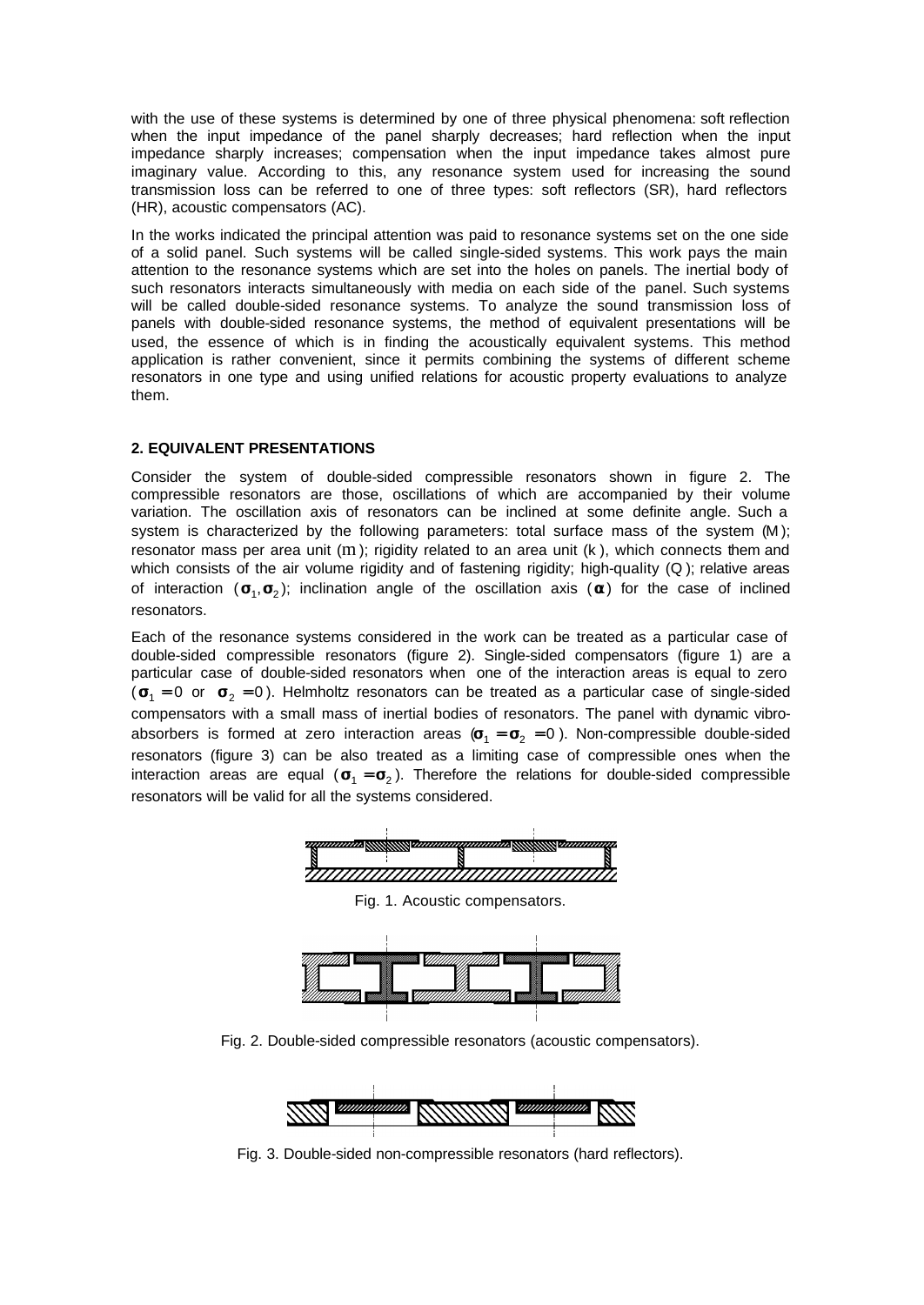To analyze such systems we shall use the simplest mathematical model of normally incident sound waves passing through a uniform infinite purely inertial panel with a regular system of identical resonators, high-quality of which is assumed to be known. The resonator dimensions and the distance between them are small in comparison with the wave length and the system position is given by two coordinates: panel displacement and displacement of inertial bodies of resonators.

The transfer matrix for double-sided compressible resonators (AC2), both straight and inclined, can be written in one of two ways:

$$
A_{AC2} = \begin{pmatrix} 1 - M_2 \omega^2 / k_h \Omega_t & i\omega M \Omega_{12} / \Omega_t \\ i\omega / k_h \Omega_t & 1 - M_1 \omega^2 / k_h \Omega_t \end{pmatrix} = \begin{pmatrix} 1 & i\omega M_2 \\ 0 & 1 \end{pmatrix} \begin{pmatrix} 1 & 0 \\ i\omega / k_h \Omega_t & 1 \end{pmatrix} \begin{pmatrix} 1 & i\omega M_1 \\ 0 & 1 \end{pmatrix}
$$
 (1)

$$
\Omega_t = 1 - (\omega / \omega_t)^2 + i\omega / \omega_t Q_t ; \qquad \begin{cases} M_1 + M_2 = M ; \\ \Omega_{12} = 1 - (\omega / \omega_{12})^2 + i\omega / \omega_t Q_t ; \end{cases}
$$

It is seen that the transfer matrix with the accuracy up to  $M_1$  and  $M_2$  replacement (this corresponds to turning the system over) is expressed through five parameters: M is the total surface mass of the partition;  $k<sub>h</sub>$  is the static rigidity of the system determined by its volume variation at pressure variation;  $\omega_{t}$  is the tuning frequency of the system at which the maximum sound transmission loss is observed at rather large high-quality;  $\omega_{12}$  is the resonance frequency of mass-elasticity-mass at which a gap in the sound transmission loss is observed;  $Q_t = Q \sqrt{k / m} / \omega_t$  is the equivalent high-quality.

For straight double-sided compressible resonators the values included in (1) are determined as follows:

$$
k_{h} = \frac{k}{(\sigma_{1} - \sigma_{2})^{2}}; M_{1} = \frac{m - M\sigma_{2}}{\sigma_{1} - \sigma_{2}}; \omega_{t}^{2} = \frac{k}{M\sigma_{1}\sigma_{2} + m(1 - \sigma_{1} - \sigma_{2})}.
$$
 (2)

The expressions for double-sided compressible inclined resonators coincide with those for the straight ones, if a replacement is made in them:

$$
m' = m\cos^2\alpha, k' = k\cos^2\alpha, \sigma'_1 = \sigma_1\cos\alpha, \sigma'_2 = \sigma_2\cos\alpha
$$
 (3)

Hence the inclined resonators are equivalent to the straight ones, if their parameters are related according to (3), where the prime indicates the parameters of straight resonators. The resonance frequency of mass-elasticity-mass is determined as

$$
\omega_{12} = \sqrt{kM/((M-m)m)}\tag{4}
$$

for the straight resonators of any kind and as

$$
\omega_{12} = \sqrt{\frac{\text{km}}{(\text{M} - \text{m}\cos^2\alpha)\text{m}\cos^2\alpha}}\tag{5}
$$

for the inclined ones.

For single-sided compensators ( $\sigma_2$  = 0) positioned on the side 1, expressions (2) are of the following kind:

$$
k_h = k/\sigma^2
$$
;  $M_1 = m/\sigma$ ;  $\omega_t^2 = k/(m(1-\sigma))$  - for straight compensators (6)

$$
M_1 = \text{mcos }\alpha/\sigma
$$
;  $\omega_t^2 = k/(\text{m}(1 - \sigma \cos \alpha))$  - for inclined compensators (7)

For straight acoustic compensators the value of  $M_1$  agrees with the surface mass of material, of which their inertial bodies are made.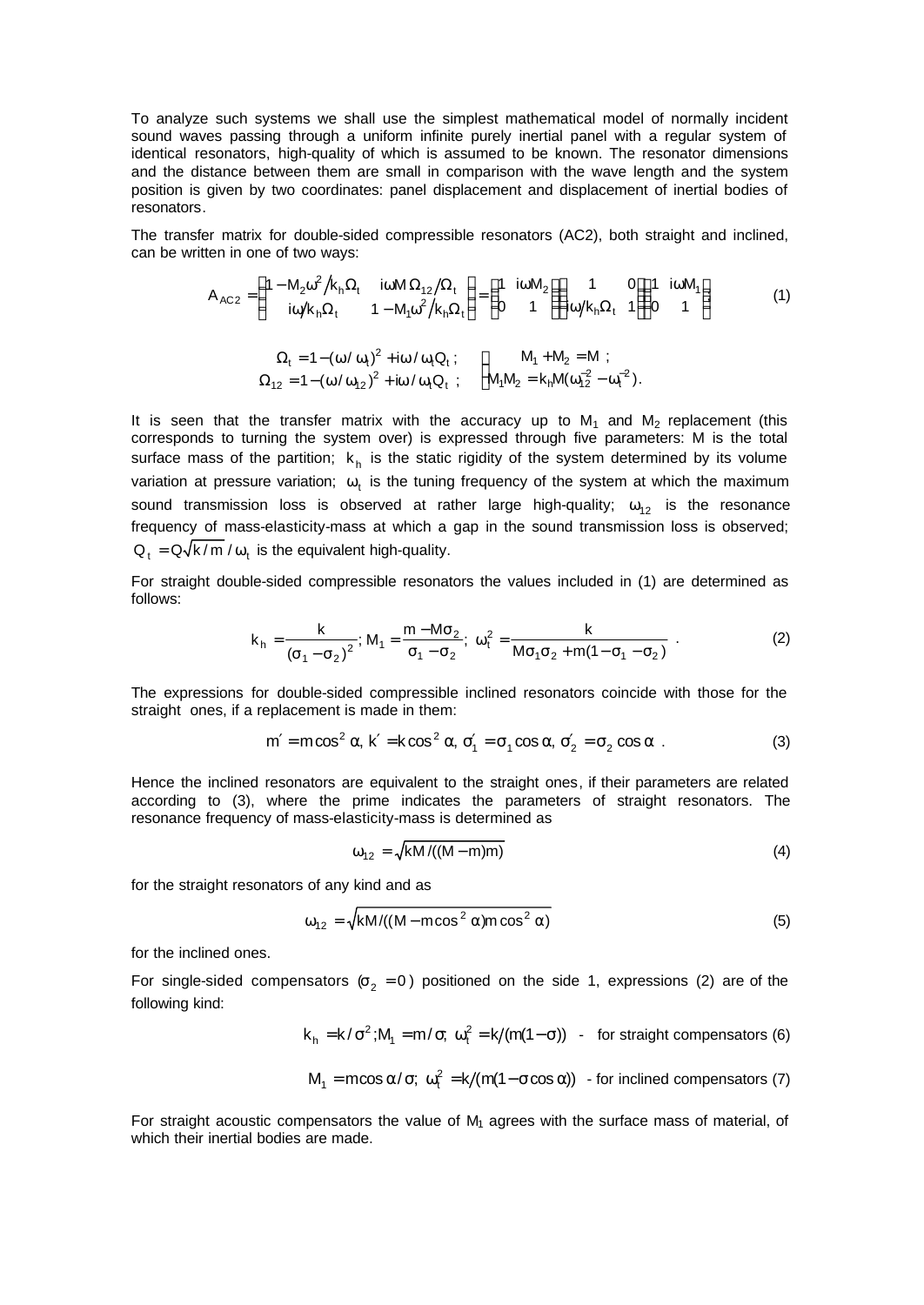For non-compressible double-sided straight or inclined resonators (HR2) (σ<sub>1</sub> =  $\sigma_2$  = σ) and for a panel with dynamic vibration absorbers (DVA) the matrix takes the following identical form:

$$
A_{HR2, DVA} = \begin{pmatrix} 1 & i\omega M \Omega_{12} / \Omega_t \\ 0 & 1 \end{pmatrix},
$$
 (8)

where the tuning frequency of the panel with DVA corresponds to their resonance frequency  $\omega_t^{DVA} = \sqrt{k/m}$ ; for double-sided non-compressible straight resonators it is determined from the expression

$$
\omega_{t}^{2} = k \big( M \sigma^{2} + m(1 - 2\sigma) \big)^{-1}
$$
 (9)

and for those inclined it is found from the expression

$$
\omega_{t}^{2} = k \big( M \sigma^{2} + m(1 - 2\sigma \cos \alpha) \big)^{-1}.
$$
 (10).

For the panel with Helmholtz resonators ( $\sigma_2 = 0, \sigma_1 \ll 1$ ) the direct interaction of which with the panel is neglected, the tuning frequency of the system is the resonance frequency and the transfer matrix for it is written as follows:

$$
A_{SR} = \begin{pmatrix} 1 & \text{ioM} \\ 0 & 1 \end{pmatrix} \begin{pmatrix} 1 & 0 \\ \text{io/k}_h \Omega_t & 1 \end{pmatrix} k_h = \rho c^2 / h \quad . \tag{11}
$$

where h is the averaged thickness of air cavities of resonators. Further it will be convenient to use a dimensionless combination  $\overline{h} = h \omega_t / c$ , i.e. the wave thickness. Similarly to Helmholtz resonators, we shall use the equivalent wave tickness  $\overline{h}_e = \rho c \omega_t / k_h$  for other compressible resonators.

Thus, the transfer matrix of any of the systems considered can be expressed through the same parameters ( $M$ ,  $k_h$ ,  $\omega_t$ ,  $\omega_{12}$ , Q<sub>t</sub>). Therefore, if the values of these parameters for two systems are identical, they are equivalent at the correct selection of orientation, i.e. they are not discernible from the acoustic standpoint.

Acoustically equivalent at the respective selection of parameters are the panels with Helmholtz resonators and the panels with compressible resonators turned to  $90^\circ$ ; the panels with DVA and with double-sided non-compressible straight or inclined resonators; single-sided compensators and double-sided compressible resonators which both can be straight or inclined. It means that any resonance system relates to one of three system classes, namely, to soft reflectors, hard reflectors or compensators. Resonators of one class can be acoustically equivalent. So doublesided non-compressible and compressible resonators may be called double-sided hard reflectors and double-sided acoustic compensators, respectively.

Two systems are equivalent with accuracy to orientation, if their total mass, tuning frequency and equivalent high-quality coincide. Besides, for the soft reflectors equivalent wave thicknesses must coincide; for hard reflectors the frequency of mass-elasticity-mass resonance must coincide; for compensators the equivalent wave thicknesses and the frequency of masselasticity-mass resonance must coincide.

According to the second presentation of compensator transfer matrix in (1), the panel with single- or double-sided compensators is equivalent to the system consisting of two panels with surface masses  $M_1$ ,  $M_2$  and with Helmholtz resonators between them with the same tuning frequency, equivalent high-quality and equivalent thickness. Note that masses  $M_1, M_2$  can be negative. Therefore it is reasonable to use the equality of these two parameters  $(M_1, M_2)$  as a equivalence criterium of compensators. In particular, it is seen from such an equivalent presentation for compensators that a compensator is equivalent to a panel with soft reflectors on condition that  $M_1 = M$  or  $M_2 = M$ .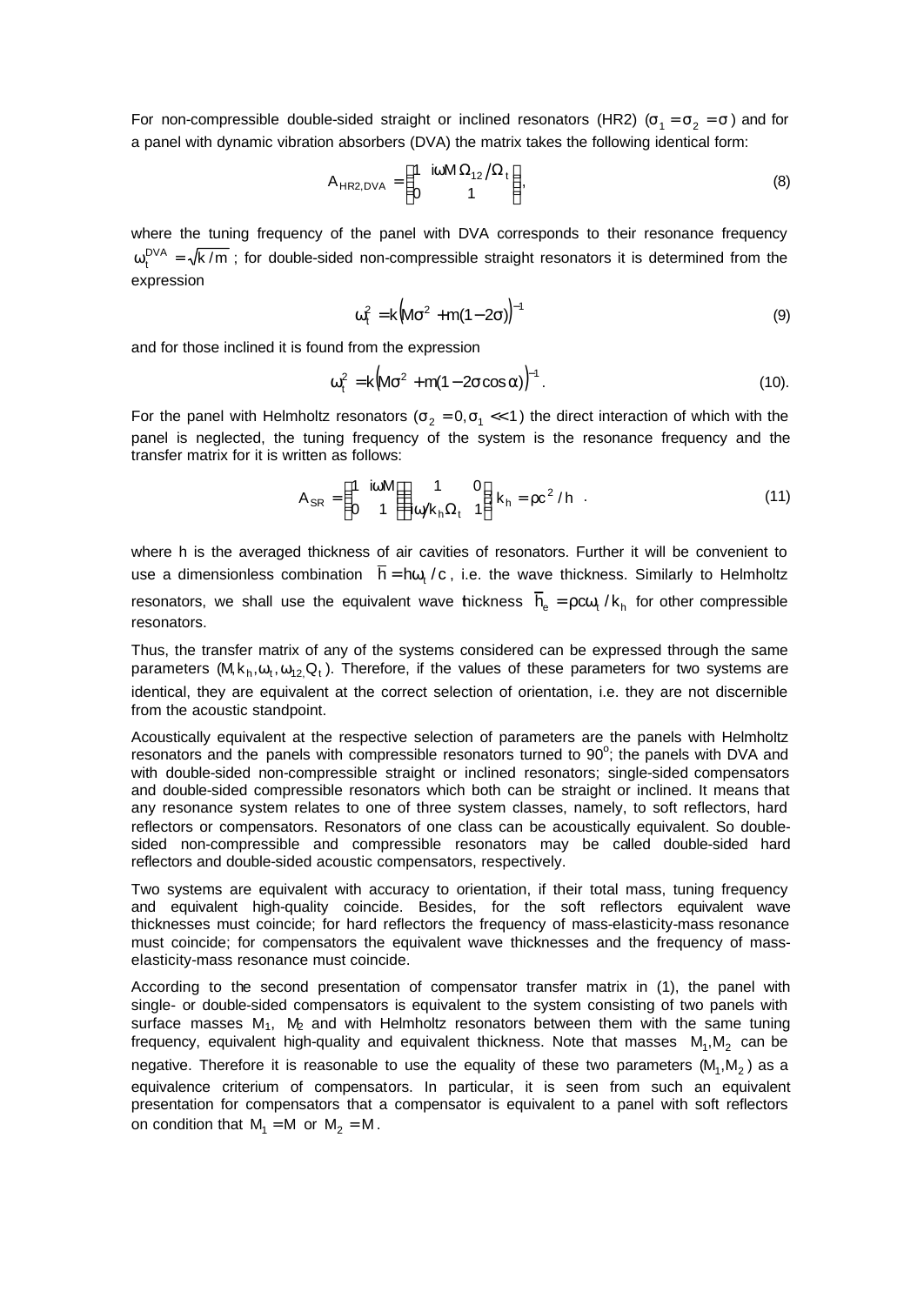#### **3. SOUND TRANSMISSION LOSS OF PANELS WITH RESONANCE SYSTEMS**

The sound transmission loss (TL) of panels with resonance systems of any type is determined with the following expression:

$$
TL = 20 \lg \left| \frac{1}{2} \left( \frac{a_{12}}{\rho c} + a_{11} + a_{22} + a_{21} \rho c \right) \right| = 20 \lg \left| 1 + i \frac{\left( \overline{h} + M \omega (\Omega_{12} + i \overline{h}) / \rho c \right)}{2 \Omega_c} \right| \,. \tag{12}
$$

At the tuning frequency TL is approximately expressed as follows:

$$
\begin{aligned} \nabla L(\omega_t) &\approx 20 \lg(\overline{M}/2) + 20 \lg \left| (1 - \omega_t^2 / \omega_{12}^2 + i \overline{h}) Q_t \right|, \\ \nabla \overline{M} &= M \omega_t / \rho c, \ Q_t &> 1. \n\end{aligned} \tag{13}
$$

Introduce efficiency factor Θ that can be used for an approximated expression of panel with resonators TL at tuning frequency in the following form:

$$
TL(\omega_t) \approx 20 \lg(\overline{M}/2) + 20 \lg(\Theta Q_t), \ Q_t \gg 1. \tag{14}
$$

It follows from (13,14) that the efficiency factor Θ for the resonators of any type is found in the following way:

$$
\Theta = \left| 1 - \omega_t^2 / \omega_{12}^2 + i \overline{h} \right|.
$$
 (15)

In particular, for soft reflectors  $\omega_t = \omega_{12}$  and  $\Theta_{SR} = \overline{h}$ , for hard reflectors  $\overline{h} = 0$  and  $\Theta_{HR,HR2} = |1 - \omega_t^2 / \omega_{12}^2|$ . For hard reflectors the efficiency factor can be also expressed with convenience through a mass of equivalent DVA  $m'$  as  $\Theta_{HRHR2} = m'/M$ . For double-sided hard reflectors the mass of equivalent DVA is determined by equality  $m' = (m - M\sigma)^2 / (M\sigma^2 + m(1 - 2\sigma))$ . For compensators the efficiency factor is convenient to express through panel masses  $M_1, M_2$  in the equivalent presentation:

$$
\Theta_{AC,AC2} = \overline{h} \left| \overline{M}_1 \overline{M}_2 / \overline{M} - i \right|.
$$
 (16)

Consider the dependency of efficiency factor for different types of resonators according to their mass. Figure 4 shows the efficiency factor dependency of hard reflectors of different types on the mass part accounted for the resonators  $(m/M)$ . Note that for hard reflectors it is independent of frequency and does not exceed unity. For straight double-sided hard reflectors (HR2) the efficiency factor is transformed to zero, when the surface masses of the panel material and of the resonators coincide ( $m = M\sigma$ ) and it approaches unity, when the resonator mass or the panel mass tends to zero. The Figure indicates that with the use of the resonator oscillation axis revolution (HR2-90, HR2-180), the efficiency factor value can be increased at unvariable resonator mass.

Figure 5 shows the efficiency factor dependency for compensators and soft reflectors. This factor is the minimum corresponding to that of soft reflectors with the same equivalent thickness, when the tuning frequency agrees with the frequency  $\omega_{12}$ , and when  $\mathsf{M_{1}} = 0$  or  $M_2 = 0$ . For reversed single-sided compensators (AC-180) the efficiency factor is substantially higher than that for straight compensators (AC). At small masses of resonators double-sided compensators (AC2) are characterized by higher efficiency factor. The compensator efficiency factor value corresponding to its local maximum is independent of the compensator scheme and is  $\Theta = \overline{h} \overline{M} / 4 - i$ , since the compensators in this case are equivalent to one system of two panels with equal masses (M<sub>1</sub> = M<sub>2</sub> = M/2) and Helmholtz resonators.